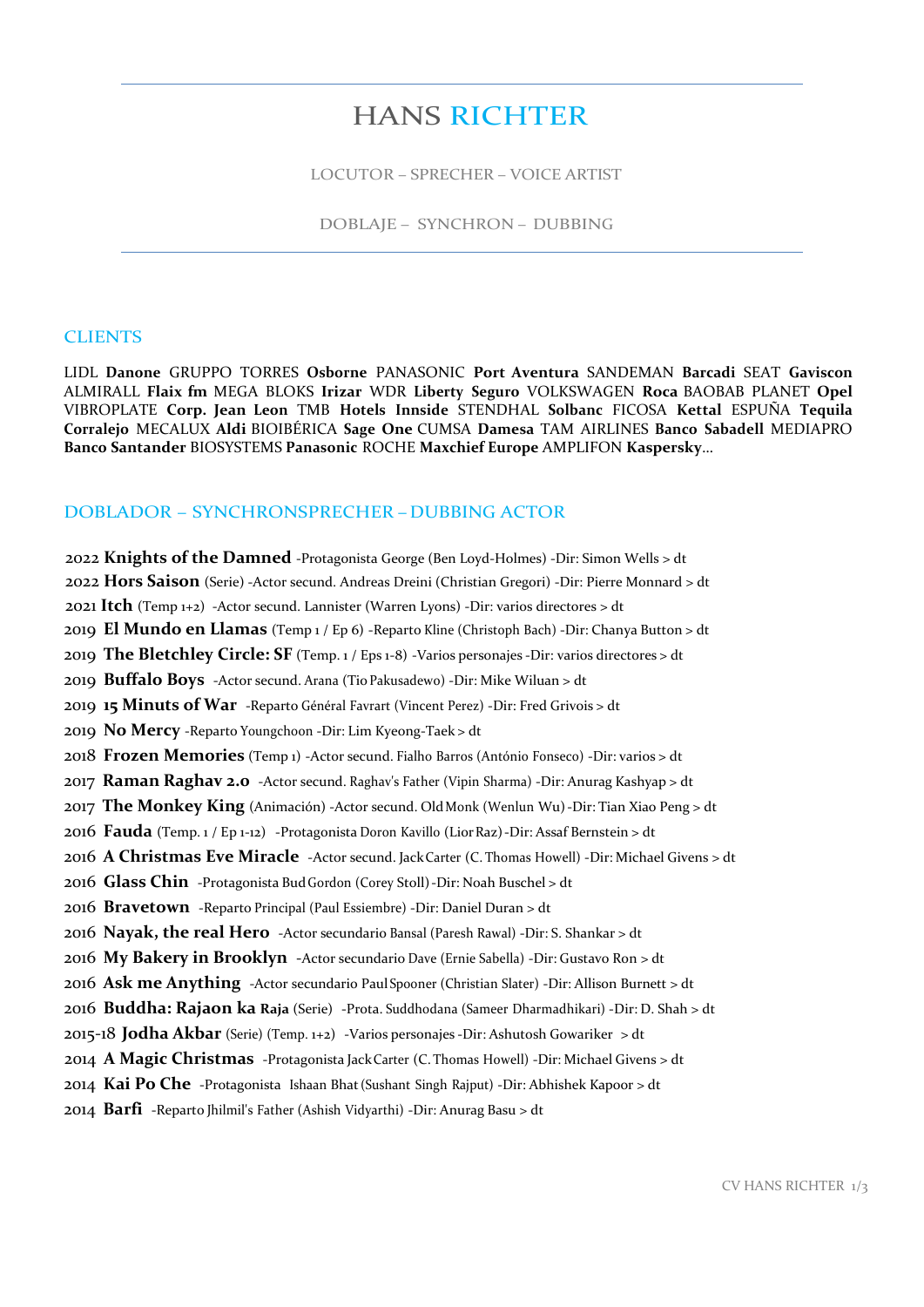**Alligator Alley** -Actor secundario Lucien Doucette (Ritchie Montgomery) -Dir: Griff Furst > dt **Ghost Shark** -Protagonista Blaise (Dave Davis) -Dir: Griff Furst > dt **Chupacabra vs. the Alamo** -Actor secundario Spider (Jorge Vargas) -Dir: Terry Ingram > dt **Tasmanian Devils** -Actor secundario Anderson (Mike Dopud) -Dir: Zach Lipovsky > dt **Arachnoquake** -Actor secundario Roy(Ethan Phillips) -Dir: Griff Furst > dt **Alien Tornado** -Protagonista Judd Walker (JeffFahey) -Dir: Jeff Burr > dt **Messages Deleted** -Protagonista JoelBrandt (Matthew Lillard) -Dir: Rob Cowan > dt **Capitán America: El Primer Vengador** -Reparto Guardia de la Torre (David Bradley IV) -Dir: Joe Johnston > cast **Ufo in her Eyes** -Actor secundario Profesor (Zhou Lan) -Dir: Xiaolu Guo > dt **Sin Identidad** -Reparto Smith (Oliver Schneider) -Dir: Jaume Collet-Serra > cast **Haunted** (Serie) -Actor de episodios -Dir: Rymer, Wallace, Norton > dt **The Outsider** -Protagonista Johnny Gault (TimDaly) -Dir: Randa Haines > dt 2009 **Ángeles y Demonios** -Actor secundario Comander Richter (Stellan Skarsgard) -Dir: Ron Howard > cast **Milarepa** -Actor secundario Padre deMilarepa -Dir: Neten Chokling > dt **Paddington Bear** (Serie) -Protagonista Paddington Bear(Michael Hordern) -Animación > dt **Evolution** (Serie) -Actor de episodios -Animación > dt **Street Sharks** (Serie) -Actor de episodios -Animación > dt **The Mistery Files of Shelby Woo** (Serie) -Actor secundario Hineline (Steve Purnick) - Prod: A. Goodman > dt

### DIRECTOR DE DOBLAJE – SYNCHRONREGISSEUR –DUBBING DIRECTOR

- **The Monkey King** (Animación) -Prod: BWC Media
- **The Preppie Connection** -Prod: Coalition Films
- **Fauda** (Temp. 1 / Ep 1-12) -Prod: Netflix / Yes
- **A Christmas Eve Miracle** -Prod: Steven Paul
- **Glass Chin** -Prod: OneZero Films
- **Goodbye World** -Prod: Gather Films
- **Bravetown** -Prod: 2 Wolves Films
- **Ask me Anything** -Prod: Tait Productions
- **7 Minutes** -Prod: Whitewater Films
- **A Magic Christmas** -Prod: Steven Paul
- **Kai Po Che** -Prod: UTV Motion Pictures
- **Barfi** -Prod: UTV Motion Pictures
- **Alligator Alley** -Prod: Active Entertainment
- **Ghost Shark** -Prod: Active Entertainment
- **Chupacabra vs. the Alamo** -Distrib.: Echo Bridge Home Entertainment
- **Tasmanian Devils** -Prod: Original Pictures BC
- **Earthquake** -Prod: Active Entertainment

## TRADUCTOR – AJUSTADOR / ÜBERSETZER – DIALOGBUCHAUTOR / TRANSLATER – DIALOGWRITER